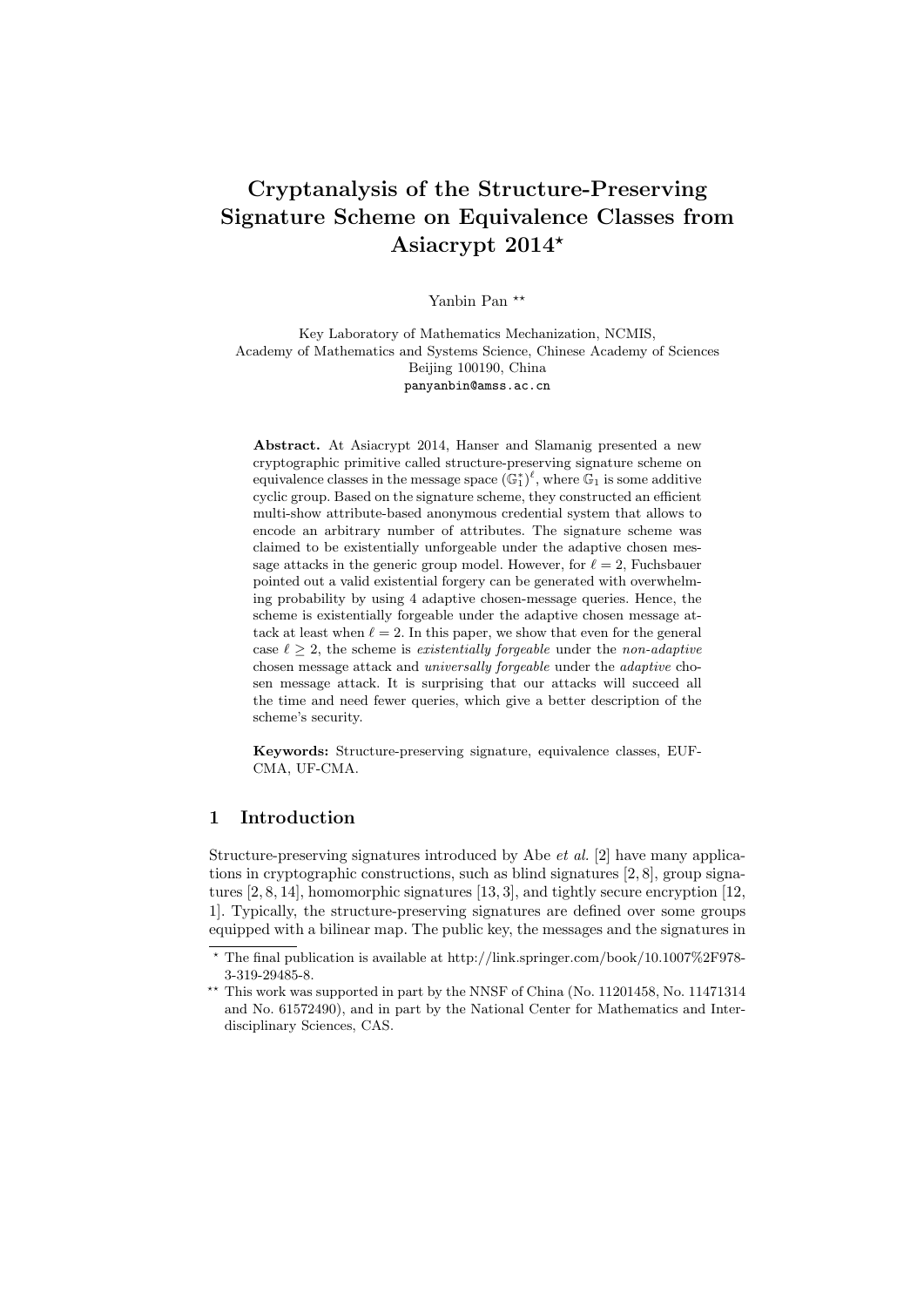a structure-preserving signature scheme consist only of group elements, and the signature can be verified just by deciding group membership and by evaluating some pairing-product equations.

At Asiacrypt 2014, Hanser and Slamanig [10] proposed a new cryptographic primitive called structure-preserving signature scheme on equivalence classes (SPS-EQ), which allows to sign at one time an equivalence class of a groupelement vector instead of just the vector itself. As shown in [10], the SPS-EQ scheme asks for some additional conditions to enable its applications to construct an efficient attribute-based multi-show anonymous credential systems. First, given a message-signature pair (here the message can be seen as a representative of some class), another valid signature for every other representative of the class can be efficiently produced, without knowing the secret key. Second, any two representatives of the same class with corresponding signatures seem unlinkable, which was called class hiding in [10].

Hanser and Slamanig [10] also presented a concrete SPS-EQ scheme on equivalence classes in the message space  $(\mathbb{G}_1^*)^{\ell}$ , where  $\mathbb{G}_1$  is some additive cyclic group. Any two vectors in the same equivalence class are equal up to a scale factor. The scheme is claimed to be existentially unforgeable under adaptive chosen message attack (EUF-CMA) in the generic group model for SXDH groups [5]. However, Fuchsbauer [6] later pointed out their claim is flawed when  $\ell = 2$  by showing how to generate a valid existential forgery with overwhelming probability with 4 chosen message queries. For  $\ell \geq 3$ , Fuchsbauer [6] did not give any discussion and it seems not trivial to generalize his attack to the case when  $\ell > 3$ . Hence, the signature scheme can not be EUF-CMA secure, at least when  $\ell = 2.$ 

In this paper, we study its security further. Both of the cases when  $\ell = 2$ and  $\ell \geq 3$  are considered.

First, we show that the scheme is *existentially forgeable* under the *non*adaptive chosen message attack. More precisely, we present a polynomial-time attack which can generate a valid existential forgery with just  $2$  (resp. 3) nonadaptive chosen message queries for  $\ell = 2$  (resp.  $\ell \geq 3$ ), which is half of the number of the queries needed in Fuchsbauer's adaptive chosen message attack.

Second, we show that the scheme is in fact universally forgeable under the adaptive chosen message attack. In our polynomial-time attack, we can forge the valid signature for any given message with 3 (resp. 4) chosen message queries for  $\ell = 2$  (resp.  $\ell > 3$ ), which is also less than the number of the queries needed in Fuchsbauer's attack.

Moreover, both of our attacks will always succeed, whereas Fuchsbauer's attack succeeds with overwhelming probability.

In a revised version [11], Hanser and Slamanig recently pointed out that the original security proof in [10] was incorrect since in it just the non-adaptive message queries were considered, but the adaptive message queries were neglected. They also proved the scheme can at least provide existential unforgeability under random message attacks (EUF-RMA). Together with our results, the security of this scheme is much more clear, which can be summarized as in Table 1.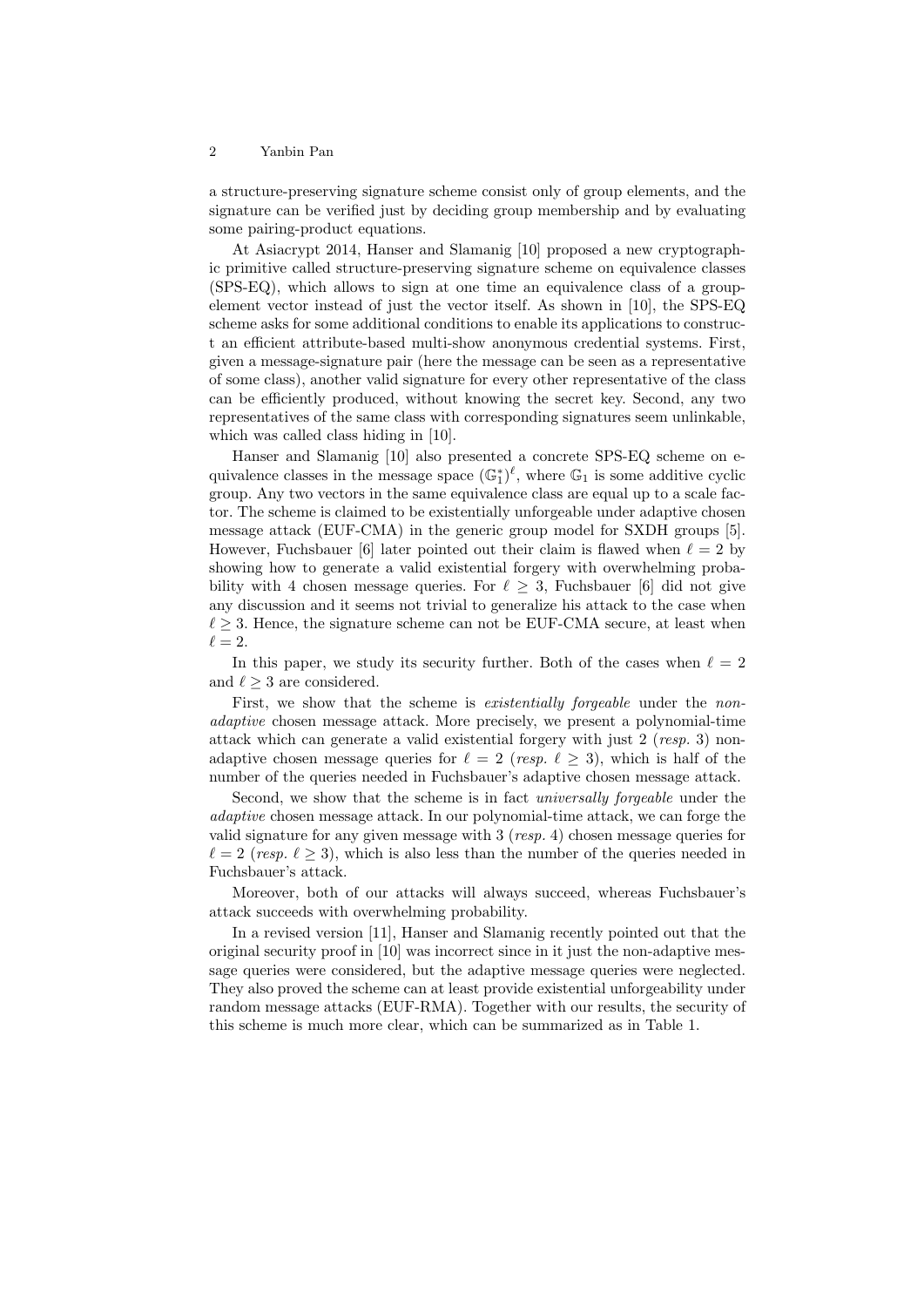| <b>Attack Model</b>                                   | Security                                                       |            |
|-------------------------------------------------------|----------------------------------------------------------------|------------|
| Random Message Attack                                 | Existential Unforgeability [11]                                | > 2        |
| Non-Adaptive Chosen Message Attack                    | Existential Forgeability [this work]                           | l > 2      |
| Adaptive Chosen Message Attack<br>$\overline{ }$<br>~ | Existential Forgeability [6]                                   | $\ell=2$   |
|                                                       | Universal Forgeability [this work]<br>$\sim$<br>$CDQ$ $DQ$ $I$ | $\ell > 2$ |

Table 1. The Security of the Hanser-Slamanig SPS-EQ Scheme

To fix the Hanser-Slamanig scheme, Fuchsbauer, Hanser and Slamanig [7] presented a new SPS-EQ scheme which is proved to be secure under adaptive chosen message attacks. We have to point out that the new scheme can resist our attack.

Roadmap. The remainder of the paper is organized as follows. In Section 2, we give some preliminaries needed. We describe the Hanser-Slamanig SPS-EQ scheme in Section 3, and present our attacks in Section 4. Finally, a short conclusion is given in Section 5.

# 2 Preliminaries

We denote by  $\mathbb Z$  the integer ring, by  $\mathbb Z_p$  the residue class ring  $\mathbb Z/p\mathbb Z$  and by  $\mathbb Z_p^*$ the group of all the invertible elements in  $\mathbb{Z}_p$ . Let G be the cyclic group and  $\mathbb{G}^*$  be the set of all the non-zero elements in  $\mathbb{G}$ . Denote by  $1_{\mathbb{G}}$  (resp. 0) the identity element when G is multiplicative (resp. additive). We denote by  $\ker(\varphi)$ the kernel of map  $\varphi$ .

### 2.1 Bilinear Map

As in [10], we first give some definitions about bilinear map.

**Definition 1 (Bilinear Map).** Let  $\mathbb{G}_1$ ,  $\mathbb{G}_2$  and  $\mathbb{G}_T$  be cyclic groups of prime order p, where  $\mathbb{G}_1$  and  $\mathbb{G}_2$  are additive and  $\mathbb{G}_T$  is multiplicative. Let P and P' generate  $\mathbb{G}_1$  and  $\mathbb{G}_2$ , respectively. We call  $e : \mathbb{G}_1 \times \mathbb{G}_2 \to \mathbb{G}_T$  a bilinear map if it is efficiently computable and satisfies

*−* For any  $a, b \in \mathbb{Z}_p$ ,  $e(aP, bP') = e(P, P')^{ab} = e(bP, aP')$ .  $- e(P, P') \neq 1_{\mathbb{G}_T}.$ 

Definition 2 (Bilinear Group Generator). A bilinear-group generator is a probabilistic polynomial-time (PPT) algorithm BGGen that on input a security parameter  $1^{\kappa}$  outputs a bilinear group description  $\boldsymbol{B}\boldsymbol{G}=(p,\mathbb{G}_{1},\mathbb{G}_{2},\mathbb{G}_{T},e,P,P')$ which satisfies the definition of bilinear map and p is a  $\kappa$ -bit prime.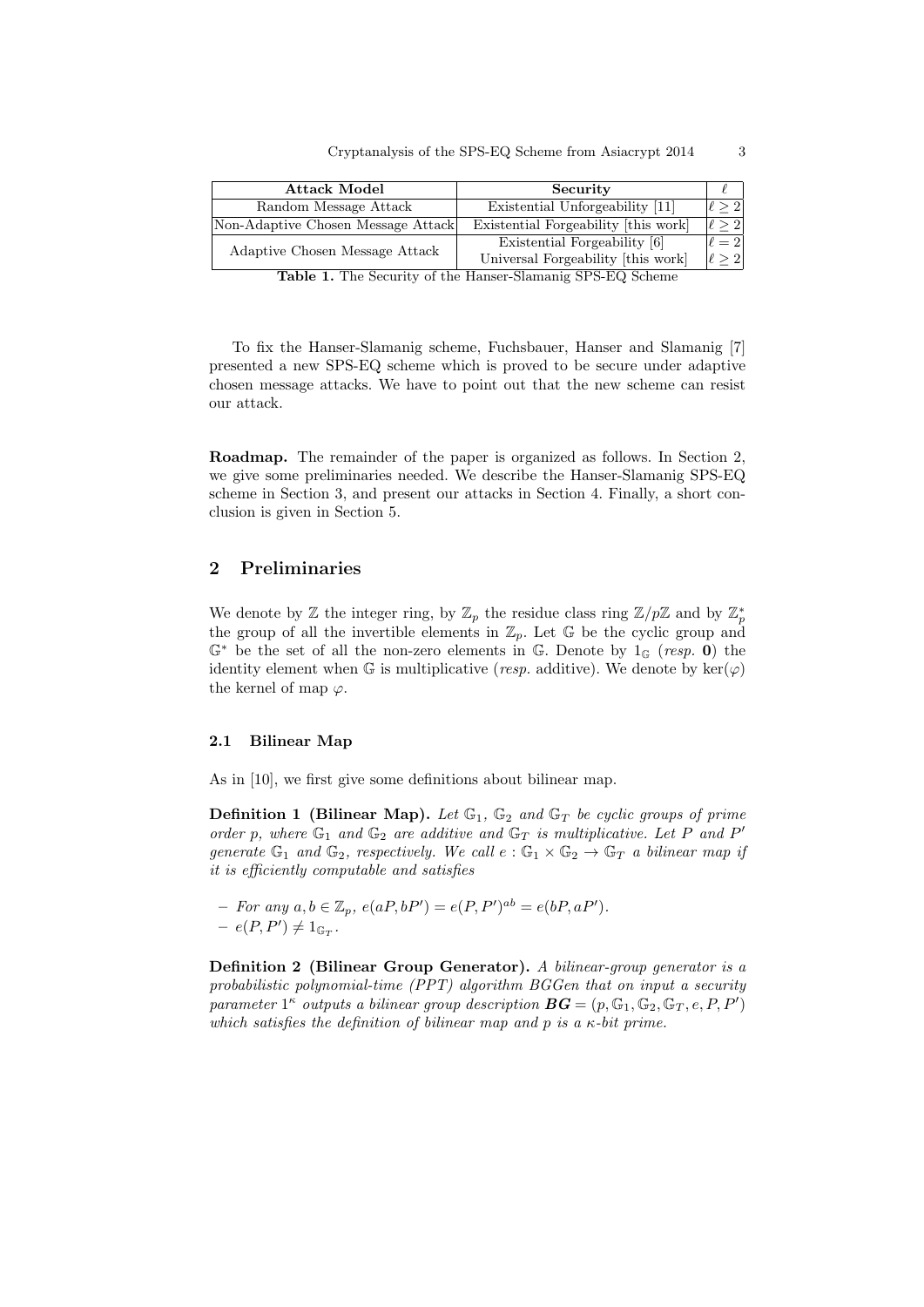#### 2.2 Structure-Preserving Signature Scheme on Equivalence Classes

Given a cyclic group G of prime order p and an integer  $\ell > 1$ , we first define the equivalence relation  $\mathcal R$  on length- $\ell$  vectors of nontrivial group elements as used in [10]:

$$
\mathcal{R} = \{ (M, N) \in (\mathbb{G}^*)^{\ell} \times (\mathbb{G}^*)^{\ell} : \exists \rho \in \mathbb{Z}_p^* \text{ s.t. } N = \rho M \}.
$$

Then we denote by  $[M]_{\mathcal{R}}$  all the elements in  $(\mathbb{G}^*)^{\ell}$  equivalent to  $M \in (\mathbb{G}^*)^{\ell}$  with relation  $R$ , that is,

$$
[M]_{\mathcal{R}} = \{ N \in (\mathbb{G}^*)^{\ell} : \exists \rho \in \mathbb{Z}_p^* \text{ s.t. } N = \rho M \}.
$$

We next give the definition of SPS-EQ as in [10].

Definition 3 (Structure-Preserving Signature Scheme for Equivalence **Relation**  $R$  (SPS-EQ-R)). An SPS-EQ-R scheme consists of the following polynomial-time algorithms:

- $-$  **BGGen** $\mathcal{R}(1^{\kappa})$ : Given a security parameter  $\kappa$ , outputs a bilinear group description **BG**.
- $KeyGen_{\mathcal{P}}(BG, \ell)$ : Given BG and vector length  $\ell > 1$ , outputs a key pair  $(sk, pk)$ .
- $-$  Sign<sub>R</sub>(M, sk): On input a representative M of equivalence class  $[M]_{\mathcal{R}}$  and secret key sk, outputs a signature  $\sigma$  for the equivalence class  $[M]_{\mathcal{R}}$ .
- $ChgRep_{\mathcal{R}}(M, \sigma, \rho, pk)$ : On input a representative M of an equivalence class  $[M]_{\mathcal{R}}$ , the corresponding signature  $\sigma$ , a scalar  $\rho$  and a public key **pk**, outputs  $(\rho M, \hat{\sigma})$ , where  $\hat{\sigma}$  is the signature on  $\rho M$ .
- Verify<sub>R</sub> $(M, \sigma, pk)$ : Given a representative M of equivalence class  $[M]_{R, q}$ signature  $\sigma$  and public key **pk**, outputs true if  $\sigma$  is a valid signature for  $[M]_{\mathcal{R}}$ and false otherwise.

# 2.3 Security of Digital Signature Scheme

As in [9], the security of digital signature scheme can be considered under random message attack, non-adaptive chosen message attack, adaptive chosen message attack and so on. We just briefly introduce these three attacks.

- Random message attack: The polynomial-time adversary  $A$  has access to a signing oracle which on every call randomly chooses a message  $M$  from the message space, generates the signature  $\sigma$  on M and returns  $(M, \sigma)$ .
- Non-adaptive chosen message attack (directed chosen message attack): The polynomial-time adversary  ${\mathcal A}$  has access to a signing oracle and is allowed to obtain valid signatures for a chosen list of messages  $M_1, M_2, \cdots, M_{poly(\kappa)}$  after seeing the public key but before knowing any signatures from the signing oracle.
- $-$  Adaptive chosen message attack: The polynomial-time adversary  $A$  has access to a signing oracle and can query it with any chosen message anytime.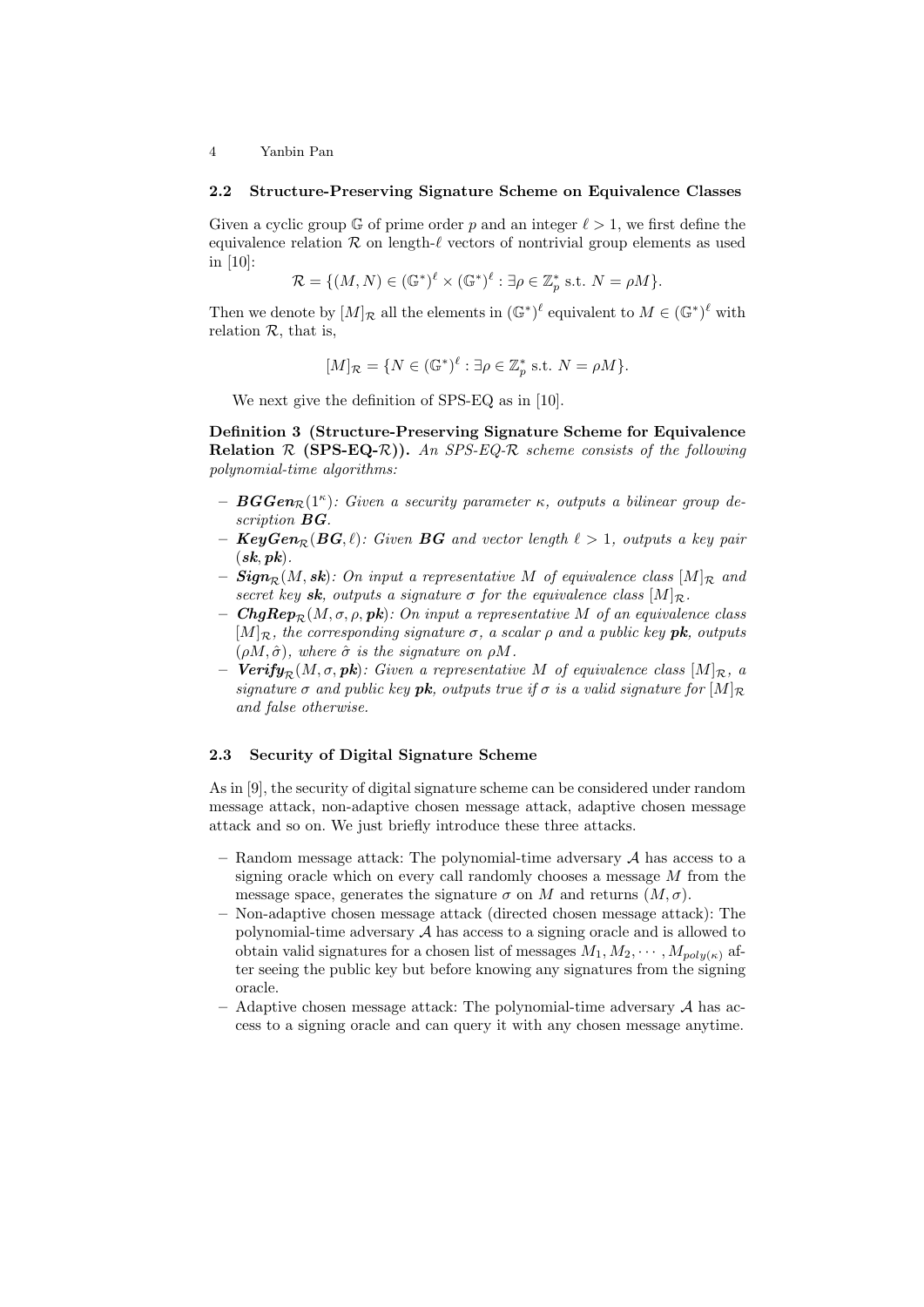A digital signature scheme is considered to be existentially unforgeable under some attack if any PPT adversary  $A$  will generate a valid message-signature pair with only negligible probability, where the message has not been queried to the signing oracle. To define the existentially unforgeability for the SPS-EQ- $\mathcal{R}$ scheme, a little adaption is needed, that is, not just the message but also the equivalence class of the message has not been queried. For example, we give the definition of EUF-CMA as in [10].

Definition 4 (EUF-CMA for SPS-EQ- $R$  scheme). An SPS-EQ- $R$  scheme on  $(\mathbb{G}^*)^{\ell}$  is called existentially unforgeable under adaptive message chosen attack if for any PPT adversary A having access to a signing oracle  $\mathcal{O}(\mathbf{sk},\cdot)$ , there is a negligible function  $\epsilon(\cdot)$  such that:

$$
\mathbf{Pr}\left[\begin{array}{c}\n\mathbf{B}\mathbf{G} \leftarrow BGGen_{\mathcal{R}}(\kappa), (\mathbf{sk}, \mathbf{pk}) \leftarrow KeyGen_{\mathcal{R}}(\mathbf{B}\mathbf{G}, \ell), (M^*, \sigma^*) \leftarrow \mathcal{A}^{\mathcal{O}(\mathbf{sk}, \cdot)}(\mathbf{pk}) : \\
[M^*]_{\mathcal{R}} \neq [M]_{\mathcal{R}} \ \forall M \in \mathcal{Q} \land Verify_{\mathcal{R}}(M^*, \sigma^*, \mathbf{pk}) = true\n\end{array}\right]\n\leq \epsilon(\kappa),
$$

where  $Q$  is the set of queries which  $A$  has queried to the signing oracle  $O$ .

Similarly we can also define the existentially unforgeability for non-adaptive chosen message attack and random message attack.

Under any attack model, the SPS-EQ- $\mathcal R$  scheme is called universal forgeable if there is a polynomial-time adversary  $A$  who can forge with overwhelming probability valid signature on any message, whose equivalence class has not been queried to the signing oracle.

## 3 The Hanser-Slamanig SPS-EQ Scheme

#### 3.1 Description of the Hanser-Slamanig SPS-EQ Scheme

As follows we describe the SPS-EQ scheme proposed by Hanser and Slamanig.

- **BGGen** $\mathcal{R}(1^{\kappa})$ : Given a security parameter  $\kappa$ , outputs

$$
\mathbf{BG} = (p, \mathbb{G}_1, \mathbb{G}_2, \mathbb{G}_T, P, P', e),
$$

where prime p is the order of cyclic groups  $\mathbb{G}_1$ ,  $\mathbb{G}_2$ , and  $\mathbb{G}_T$ , and  $\mathbb{G}_1$  and  $\mathbb{G}_2$  are additive but  $\mathbb{G}_T$  is multiplicative where there is a bilinear map e:  $\mathbb{G}_1 \times \mathbb{G}_2 \to \mathbb{G}_T$ , P and P' generate  $\mathbb{G}_1$  and  $\mathbb{G}_2$  respectively.

 $-$  Key $\mathrm{Gen}_\mathcal{R}(\mathrm{BG}, \ell)$ : Given a bilinear group description  $\mathrm{BG}$  and vector length  $\ell > 1$ , chooses  $x \stackrel{R}{\leftarrow} \mathbb{Z}_p^*$  and  $(x_i)_{i=1}^{\ell}$  $\stackrel{R}{\leftarrow} (\mathbb{Z}_p^*)^{\ell}$ , sets the secret key as

$$
\mathbf{sk} \leftarrow (x, (x_i)_{i=1}^{\ell}),
$$

computes the public key

$$
\mathbf{pk} \leftarrow (X', (X_i')_{i=1}^{\ell}) = (xP', (x_ixP')_{i=1}^{\ell})
$$

and outputs (sk, pk).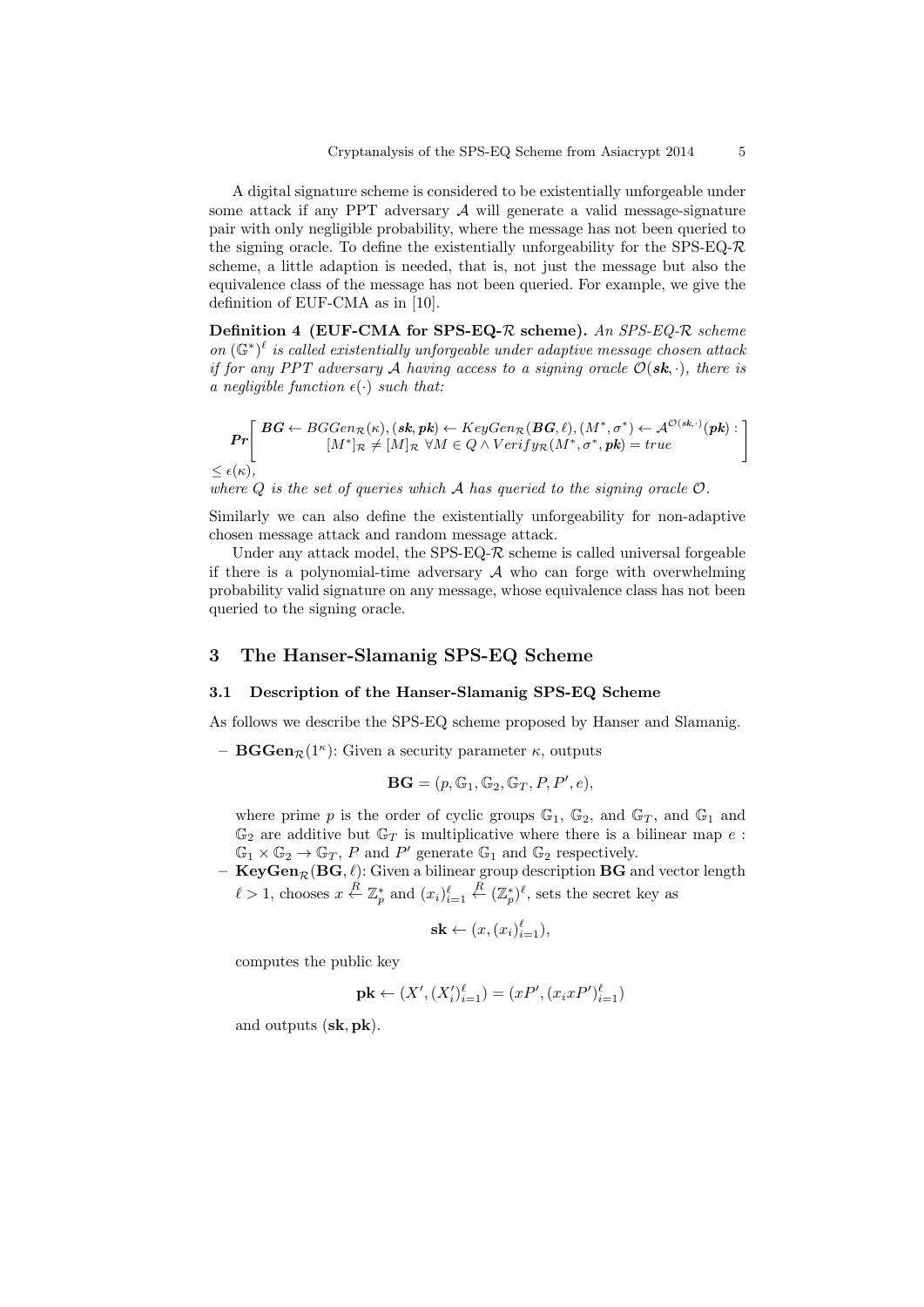- 6 Yanbin Pan
	- $\text{Sign}_{\mathcal{R}}(M, \text{sk})$ : On input a representative  $M = (M_i)_{i=1}^{\ell} \in (\mathbb{G}_1^*)^{\ell}$  of equivalence class  $[M]_{\mathcal{R}}$  and secret key  $\mathbf{sk} = (x, (x_i)_{i=1}^{\ell}),$  chooses  $y \stackrel{R}{\leftarrow} \mathbb{Z}_p^*$  and computes

$$
Z \leftarrow x \sum_{i=1}^{\ell} x_i M_i, \quad V \leftarrow y \sum_{i=1}^{\ell} x_i M_i, \quad (Y, Y') \leftarrow y \cdot (P, P').
$$

Then, outputs  $\sigma = (Z, V, Y, Y')$  as signature for the equivalence class  $[M]_{\mathcal{R}}$ .

- **ChgRep**<sub> $\mathcal{R}(M, \sigma, \rho, \mathbf{pk})$ : On input a representative  $M = (M_i)_{i=1}^{\ell} \in (\mathbb{G}_1^*)^{\ell}$  of</sub> an equivalence class  $[M]_{\mathcal{R}}$ , the corresponding signature  $\sigma = (Z, V, Y, Y')$ , a scalar  $\rho \in \mathbb{Z}_p^*$  and a public key **pk**, this algorithms picks  $\hat{y} \stackrel{R}{\leftarrow} \mathbb{Z}_p^*$  and returns  $(\hat{M}, \hat{\sigma})$  where  $\hat{\sigma} \leftarrow (\rho Z, \hat{y}\rho V, \hat{y}Y, \hat{y}Y')$  is the update of signature  $\sigma$  for the new representative  $\tilde{M} \leftarrow \rho(M_i)_{i=1}^{\ell}$ .
- Verify  $_R(M, \sigma, \mathbf{pk})$ : Given a representative  $M = (M_i)_{i=1}^{\ell} \in (\mathbb{G}_1^*)^{\ell}$  of equivalence class  $[M]_{\mathcal{R}}$ , a signature  $\sigma = (Z, V, Y, Y')$  and public key  $\mathbf{pk} =$  $(X', (X_i')_{i=1}^{\ell}),$  checks whether

$$
\prod_{i=1}^{\ell} e(M_i, X_i') \stackrel{?}{=} e(Z, P) \bigwedge e(Z, Y') \stackrel{?}{=} e(V, X') \bigwedge e(P, Y') \stackrel{?}{=} e(Y, P')
$$

or not and outputs true if this holds and false otherwise.

#### 3.2 Fuchsbauer's Attack to Break the EUF-CMA of the Scheme

For completeness, we describe Fuchsbauer's attack [6] for  $l = 2$  briefly. Consider the following polynomial-time adversary  $\mathcal{A}$ :

- 1. A receives pk and has access to a signing oracle.
- 2. A makes a signing query  $(P, P)$  and receives the signature  $(Z_1, V_1, Y_1, Y_1')$ .
- 3. A makes a signing query  $(Z_1, P)$  and receives the signature  $(Z_2, V_2, Y_2, Y'_2)$ .
- 4. A makes a signing query  $(P, Z_1)$  and receives the signature  $(Z_3, V_3, Y_3, Y_3)$ .
- 5. A makes a signing query  $(Z_1, Z_2)$  and receives the signature  $(Z_4, V_4, Y_4, Y_4')$ .
- 6. A outputs  $(Z_4, V_4, Y_4, Y_4)$  as a forgery for the equivalence class represented by  $(Z_3, Z_1)$ .

Fuchsbauer showed that  $(Z_4, V_4, Y_4, Y'_4)$  is a valid signature of  $(Z_3, Z_1)$  and with overwhelming probability the equivalence class of  $(Z_3, Z_1)$  has not been queried to the signing oracle. However, Fuchsbauer gave no discussions about the case when  $\ell > 3$  and it seems not trivial to generalize his attack to the case when  $\ell \geq 3$ . Moreover, Fuchsbauer neglected to check whether  $(Z_3, Z_1)$  is in  $(\mathbb{G}_1^*)^2$  or not in his proof.

## 4 Our Attacks

## 4.1 Key Observation of Our Attacks

We first give the key observation of our attacks: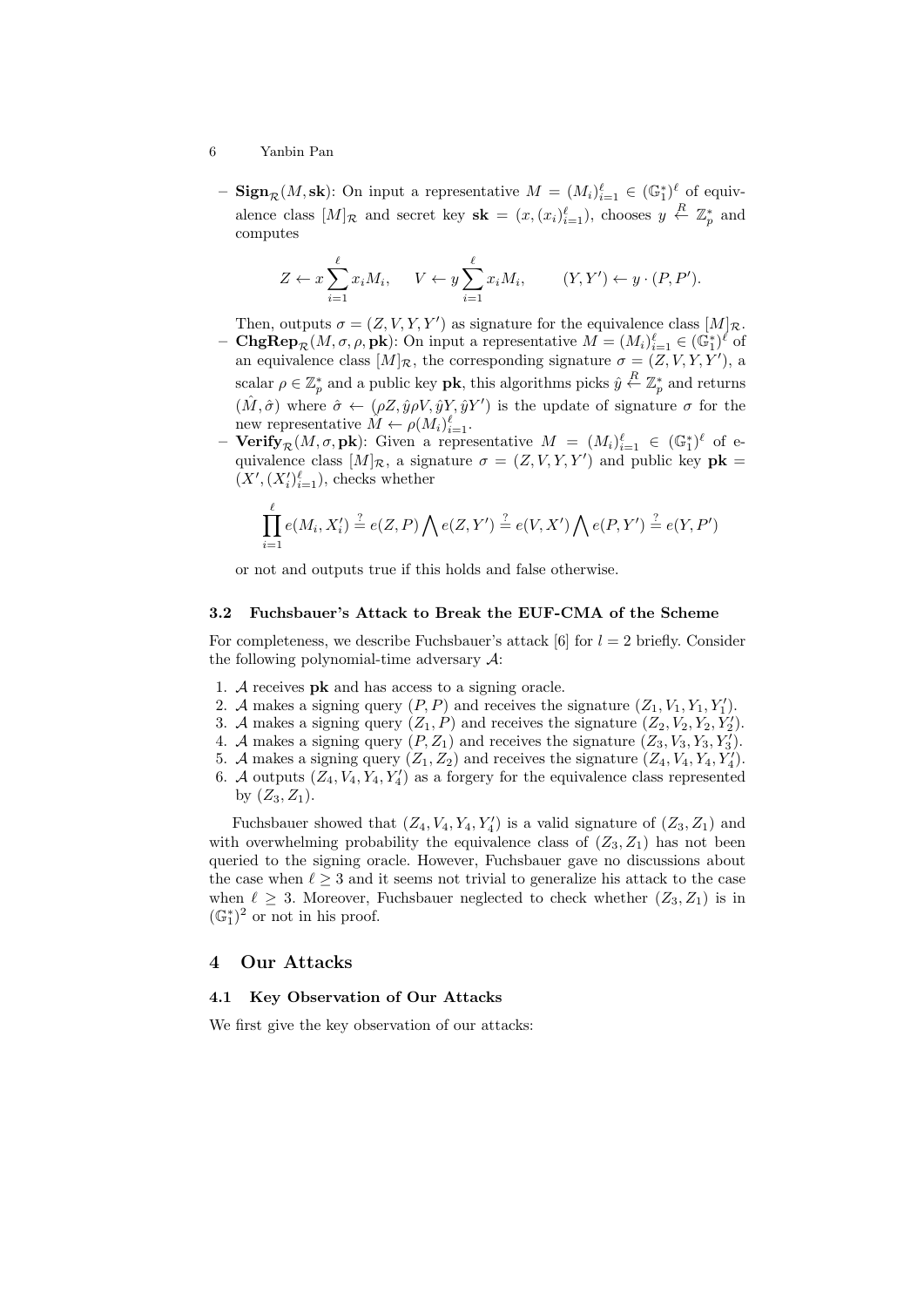Lemma 1. Consider the following map:

$$
\varphi: \qquad (\mathbb{G}_1)^{\ell} \to \mathbb{G}_1
$$

$$
(M_i)_{i=1}^{\ell} \mapsto \sum_{i=1}^{\ell} x_i M_i.
$$

For any  $K = (K_i)_{i=1}^{\ell} \in \text{ker}(\varphi)$ , if  $\sigma = (Z, V, Y, Y')$  is a valid signature on message  $M = (M_i)_{i=1}^{\ell}$ , then  $\sigma$  is also a valid signature on  $M + K = (M_i + K_i)_{i=1}^{\ell}$ .

*Proof.* Notice that to verify the signature  $\sigma$  for  $M + K$ , the only thing we need check is  $\prod_{i=1}^{\ell} e(M_i + K_i, X'_i) \stackrel{?}{=} e(Z, P)$ . Assume  $M_i = m_i P$  and  $K_i = k_i P$ . Since  $(K_i)_{i=1}^{\ell} \in \text{ker}(\varphi)$ , we have  $(\sum_{i=1}^{\ell} x_i k_i)P = \mathbf{0}$  which yields  $\sum_{i=1}^{\ell} x_i k_i = 0$  $mod\ p$ . Then we have

$$
\prod_{i=1}^{\ell} e(M_i + K_i, X'_i) = e(P, P') \sum_{i=1}^{\ell} x x_i (m_i + k_i) \mod p
$$
  
=  $e(P, P') \sum_{i=1}^{\ell} x x_i m_i + \sum_{i=1}^{\ell} x x_i k_i \mod p$   
=  $e(P, P') \sum_{i=1}^{\ell} x x_i m_i \mod p$   
=  $\prod_{i=1}^{\ell} e(M_i, X'_i)$   
=  $e(Z, P).$ 

The last equation holds since  $\sigma$  is a valid signature on M.

By Lemma 1, if we can find any nontrivial  $K \in \text{ker}(\varphi)$ , we can forge the signature on any message M by querying the signing oracle with  $M - K$  and outputting the returned signature. Next we will show the nontrivial  $K$  can be obtained efficiently under the non-adaptive chosen message attack.

#### 4.2 Procedure to Find Nontrivial Element in  $\ker(\varphi)$

We claim that

Lemma 2. Under the non-adaptive chosen message attack, there is a polynomial time adversary A who can find a nontrivial element in  $\ker(\varphi)$ . Moreover,

– If  $\ell = 2$ , A needs two non-adaptive chosen message queries;

– If  $\ell \geq 3$ , A needs three non-adaptive chosen message queries.

Proof. We present the polynomial-time procedures FindKernel for adversary A to obtain a nontrivial element in  $\ker(\varphi)$  in two cases respectively.

i. Case  $\ell = 2$ 

Consider the following procedure FindKernel for adversary  $A$ :

1. A receives pk and has access to a signing oracle.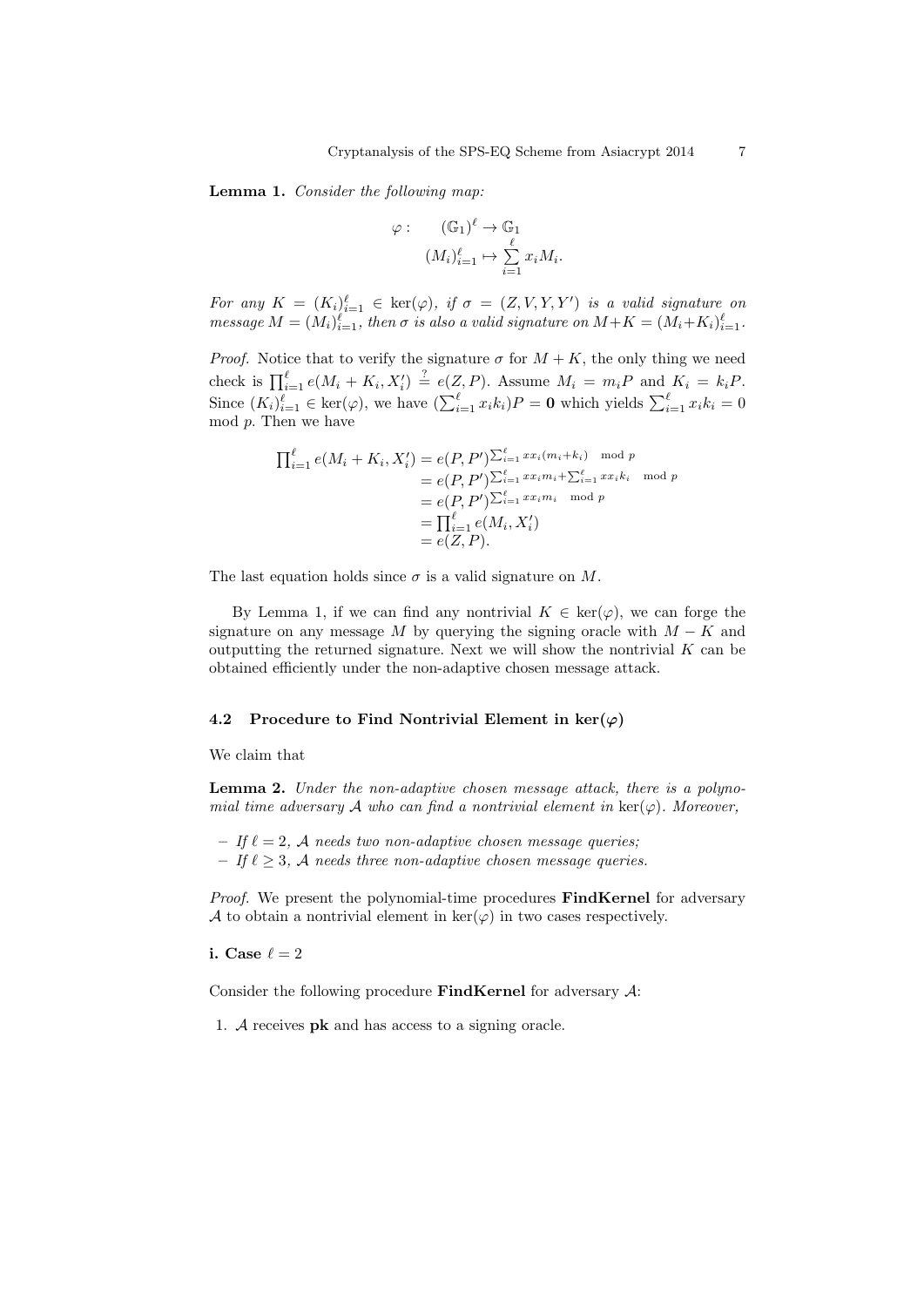2. A first chooses any invertible matrix

$$
\begin{pmatrix} a_1 & a_2 \\ a_3 & a_4 \end{pmatrix} \in \mathbb{Z}_p^{*2 \times 2}
$$

and computes its inverse

$$
\begin{pmatrix} b_1 & b_2 \\ b_3 & b_4 \end{pmatrix} \in \mathbb{Z}_p^{2 \times 2},
$$

such that

$$
\begin{pmatrix} b_1 & b_2 \\ b_3 & b_4 \end{pmatrix} \begin{pmatrix} a_1 & a_2 \\ a_3 & a_4 \end{pmatrix} = \begin{pmatrix} 1 & 0 \\ 0 & 1 \end{pmatrix} \mod p.
$$

- 3. A makes a signing query with  $(a_1P, a_2P)$  and gets its signature  $(Z_1, V_1, Y_1, Y'_1)$ .
- 4. A makes a signing query with  $(a_3P, a_4P)$  and gets its signature  $(Z_2, V_2, Y_2, Y'_2)$ .
- 5. A computes  $((b_3Z_1 + b_4Z_2), -(b_1Z_1 + b_2Z_2)).$

We claim that

$$
((b_3Z_1 + b_4Z_2), -(b_1Z_1 + b_2Z_2)) = (xx_2P, -xx_1P) \in \ker(\varphi) \setminus (0, 0).
$$

It is obvious that  $(xx_2P, -xx_1P) \in \text{ker}(\varphi) \setminus (0, 0)$  since  $x, x_1, x_2$  are not zero. It remains to prove  $((b_3Z_1 + b_4Z_2), -(b_1Z_1 + b_2Z_2)) = (xx_2P, -xx_1P)$ . Notice that

$$
Z_1 = x(a_1x_1 + a_2x_2)P, \quad Z_2 = x(a_3x_1 + a_4x_2)P.
$$

Hence

$$
b_3Z_1 + b_4Z_2 = b_3x(a_1x_1 + a_2x_2)P + b_4x(a_3x_1 + a_4x_2)P
$$
  
=  $x((b_3a_1 + b_4a_3)x_1 + (b_3a_2 + b_4a_4)x_2)P$   
=  $xx_2P$ 

and

$$
b_1Z_1 + b_2Z_2 = b_1x(a_1x_1 + a_2x_2)P + b_2x(a_3x_1 + a_4x_2)P
$$
  
=  $x((b_1a_1 + b_2a_3)x_1 + (b_1a_2 + b_2a_4)x_2)P$   
=  $xx_1P$ .

ii. Case  $l \geq 3$ 

We can generalize the procedure above for the case  $\ell \geq 3$  by involving an lby-l invertible matrix. However, notice that  $(xx_2P, -xx_1P, 0, 0, \cdots, 0)$  is a nontrivial element in the corresponding  $\ker(\varphi)$ . We have a more clever procedure FindKernel for adversary A to obtain  $(xx_2P, -xx_1P, 0, 0, \cdots, 0)$ .

- 1. A receives pk and has access to a signing oracle.
- 2. A makes a signing query with  $(P, P, P, \dots, P)$  and gets  $(Z_1, V_1, Y_1, Y_1')$ .
- 3. A makes a signing query with  $(2P, P, P, \dots, P)$  and gets  $(Z_2, V_2, Y_2, Y'_2)$ .
- 4. A makes a signing query with  $(P, 2P, P, \dots, P)$  and gets  $(Z_3, V_3, Y_3, Y'_3)$ .
- 5. A computes  $(Z_3 Z_1, Z_1 Z_2, 0, \dots, 0)$ .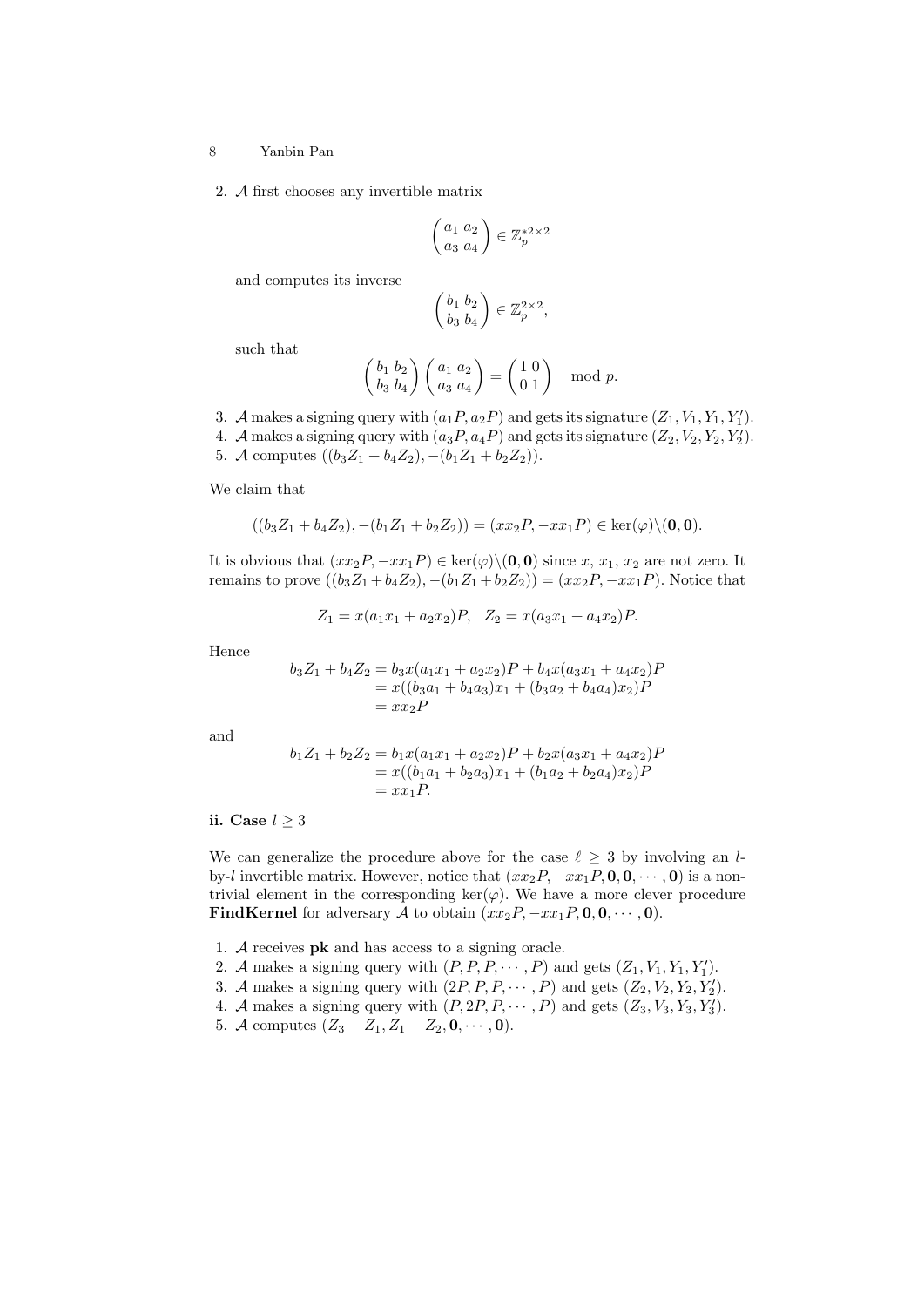We claim that

$$
(Z_3 - Z_1, Z_1 - Z_2, \mathbf{0}, \cdots, \mathbf{0}) = (xx_2P, -xx_1P, \mathbf{0}, \cdots, \mathbf{0}) \in \ker(\varphi) \setminus (\mathbf{0}, \cdots, \mathbf{0}).
$$

Notice that

$$
Z_1 = x(x_1 + x_2 + \sum_{i=2}^{\ell} x_i)P, Z_2 = x(2x_1 + x_2 + \sum_{i=2}^{\ell} x_i)P, Z_3 = x(x_1 + 2x_2 + \sum_{i=2}^{\ell} x_i)P,
$$

which implies

$$
Z_3 - Z_1 = xx_2P,
$$
  

$$
Z_1 - Z_2 = -xx_1P.
$$

Hence the lemma follows.

Remark 1. For the FindKernel procedure when  $\ell \geq 3$ , notice that once the difference of two messages queried to the oracle is  $(P, \mathbf{0}, \cdots, \mathbf{0})$ , we can recover  $xx_1P$ . Similar results hold for  $xx_iP$ . In fact, we can get all the integer coefficient combination of the elements in the set  $\{x^k x_{i_1} x_{i_2} \cdots x_{i_k} P | k = 1, 2, \dots\}$  with only non-adaptive chosen message quries.

## 4.3 Breaking the EUF-Non-Adaptive-CMA of the Scheme

Notice that to find the nontrivial element in  $\text{ker}(\varphi)$ , we just need the nonadaptive queries. To complete the non-adaptive chosen message attack, it remains to decide which message-signature pair should be outputted. Note that the outputted message should satisfy

- The equivalence class of the message has not been queried to the signing oracle;
- The message must be in  $(\mathbb{G}_1^*)^{\ell}$ , that is, every component of the message is not zero.

Before giving our attack, we first present some lemmas.

**Lemma 3.** There is a polynomial time algorithm on input  $(\alpha P, \beta P) \in (\mathbb{G}_1^*)^2$ and  $a_i, a_j \in \mathbb{Z}_p^*$  that can decide whether  $(\alpha P, \beta P)$  is equivalent to  $(a_i P, a_j P)$  or not without knowing  $\alpha$  and  $\beta$ .

*Proof.* Recall that  $(\alpha P, \beta P)$  is equivalent to  $(a_i P, a_i P)$  if and only if there exits  $\rho \in \mathbb{Z}_p^*$  such that  $\rho(\alpha P, \beta P) = (a_i P, a_j P)$ , which means that  $(\alpha P, \beta P)$  is equivalent to  $(a_i P, a_j P)$  if and only if

$$
\det \left( \frac{\alpha}{a_i} \frac{\beta}{a_j} \right) = 0 \mod p,
$$

that is,

$$
a_i\beta = a_j\alpha \mod p.
$$

Hence we can decide the equivalence between  $(\alpha P, \beta P)$  and  $(a_i P, a_j P)$  by checking if  $a_i(\beta P) = a_j(\alpha P)$  in the group  $\mathbb{G}_1$ , which can be done in polynomial time.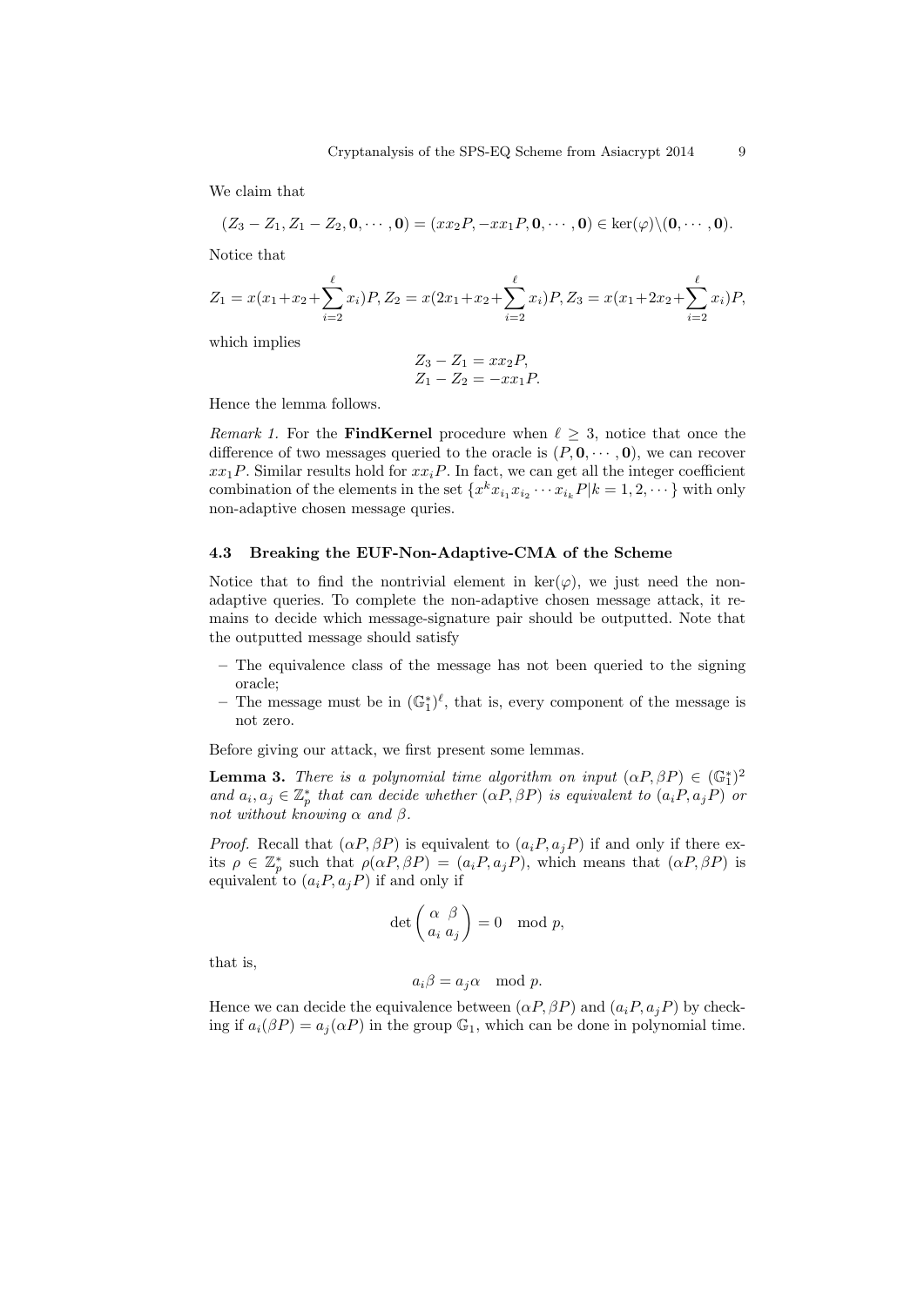**Lemma 4.** For any  $(\alpha P, \beta P) \in (\mathbb{G}_1^*)^2$  and  $a_i, a_j \in \mathbb{Z}_p^*$ , there must be at least one element Q in the set  $\{(a_iP + \rho \alpha P, a_jP + \rho \beta P) : \rho = 1,2,3\}$ , such that  $Q \in (\mathbb{G}_1^*)^2$ .

Proof. For contradiction, suppose that every element in the set has at least one 0 as its component. Then there must be a  $k \in \{1,2\}$  such that there are at least two  $\mathbf{0}$ 's in the k-th components of all the three elements. Without loss of generality, suppose  $a_iP + \rho_s\alpha P = a_iP + \rho_t\alpha P = 0$ , then it can be concluded that  $\rho_s = \rho_t$ , which contradicts the fact that  $\rho_s \neq \rho_t$ .

By the two lemmas above, we have

Theorem 1. The Hanser-Slamanig SPS-EQ scheme is existentially forgeable under the non-adaptive chosen message attack. Moreover,

– If  $\ell = 2$ , two non-adaptive chosen message queries is needed;

– If  $\ell \geq 3$ , three non-adaptive chosen message queries is needed.

Proof. We prove the theorem for two cases respectively.

i. Case  $\ell = 2$ 

We give our non-adaptive chosen message attack as follows:

- 1. A runs **FindKernel** to get  $(xx_2P, -xx_1P) \in (\mathbb{G}_1^*)^2 \cap \text{ker}(\varphi)$ , the signature  $(Z_1, V_1, Y_1, Y'_1)$  for  $(a_1P, a_2P)$  and the signature  $(Z_2, V_2, Y_2, Y'_2)$  for  $(a_3P, a_4P)$ .
- 2. If  $(xx_2P, -xx_1P)$  is equivalent to neither  $(a_1P, a_2P)$  nor  $(a_3P, a_4P)$ , A can output the message  $M = (xx_2P, -xx_1P)$  and the corresponding signature  $\sigma = (\mathbf{0}, \mathbf{0}, yP, yP')$  for any  $y \in \mathbb{Z}_p^*$ .
- 3. If  $(xx_2P, -xx_1P)$  is equivalent to  $(a_1P, a_2P)$ , A can output the message  $M = (a_3P + \rho xx_2P, a_4P - \rho xx_1P)$  and the corresponding signature  $\sigma =$  $(Z_2, V_2, Y_2, Y'_2)$ , where  $\rho$  is chosen as in Lemma 4 such that  $M \in (\mathbb{G}_1^*)^2$ .
- 4. If  $(xx_2P, -xx_1P)$  is equivalent to  $(a_3P, a_4P)$ , A can output the message  $M = (a_1P + \rho xx_2P, a_2P - \rho xx_1P)$  and the corresponding signature  $\sigma =$  $(Z_1, V_1, Y_1, Y'_1)$ , where  $\rho$  is chosen as in Lemma 4 such that  $M \in (\mathbb{G}_1^*)^2$ .

It is obvious that  $M \in (\mathbb{G}_1^*)^2$  and  $\sigma$  is indeed a valid signature on M by Lemma 1 since  $(\rho xx_2P, -\rho xx_1P) \in \text{ker}(\varphi)$ .

By Lemma 3, the equivalence can be checked in polynomial time. It is easy to check the attack can be completed in polynomial time.

It remains to show  $[M]_{\mathcal{R}}$  has not been queried.

If  $(xx_2P, -xx_1P)$  is equivalent to neither  $(a_1P, a_2P)$  nor  $(a_3P, a_4P)$ ,  $[M]_{\mathcal{R}}$ has not been queried obviously.

If  $(xx_2P, -xx_1P)$  is equivalent to  $(a_1P, a_2P)$ , we can write  $xx_2 = ka_1$  and  $-xx_1 = ka_2$  for some  $k \in \mathbb{Z}_p^*$ . We claim that now  $(a_3P + \rho xx_2P, a_4P - \rho xx_1P)$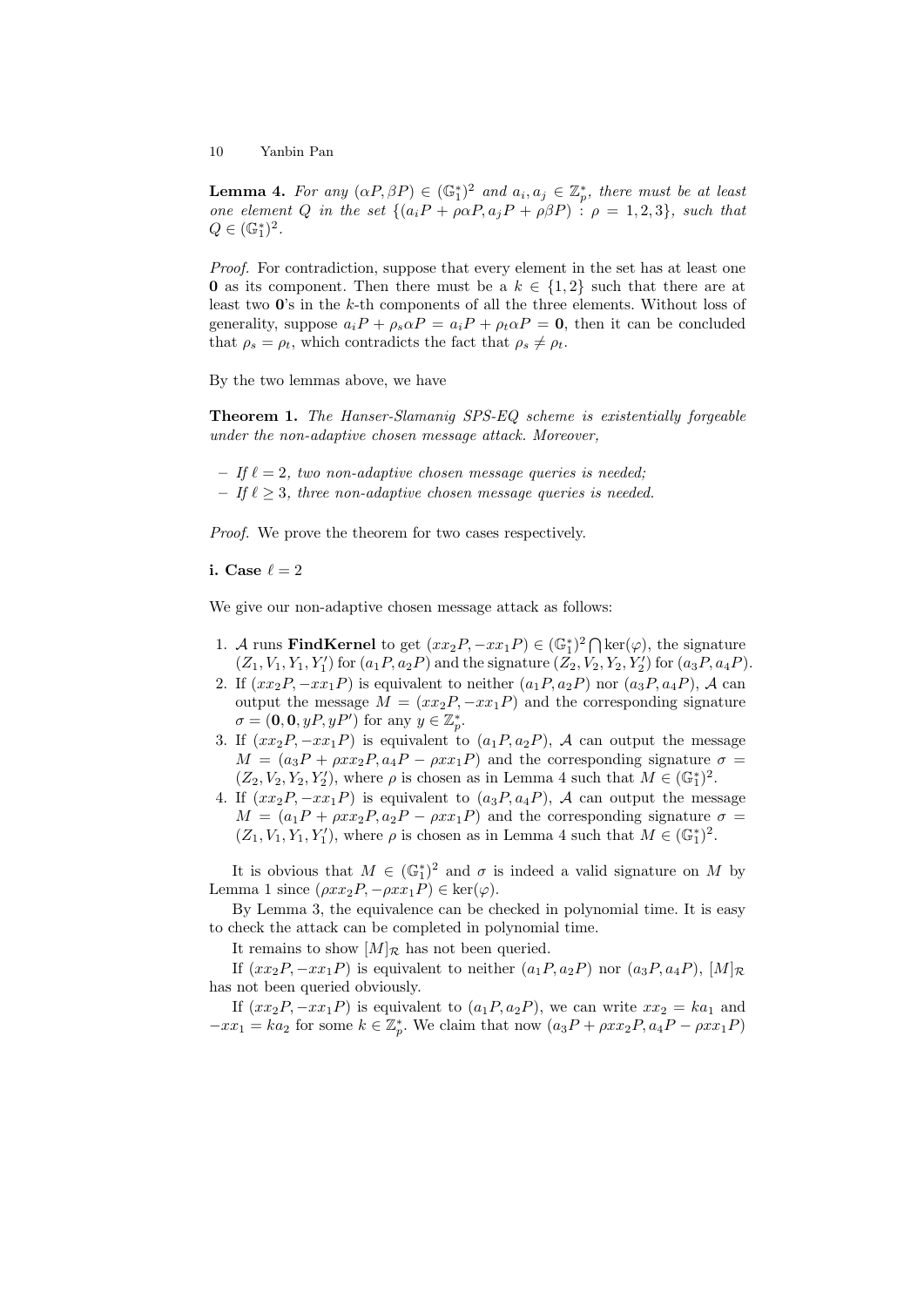can not be equivalent to either  $(a_1P, a_2P)$  or  $(a_3P, a_4P)$ , since

$$
\det \begin{pmatrix} a_1 & a_2 \\ a_3 + \rho x x_2 & a_4 - \rho x x_1 \end{pmatrix}
$$
  
= det  $\begin{pmatrix} a_1 & a_2 \\ a_3 + k \rho a_1 & a_4 + k \rho a_2 \end{pmatrix}$   
= det  $\begin{pmatrix} a_1 & a_2 \\ a_3 & a_4 \end{pmatrix}$   
 $\neq 0 \mod p$ 

and

$$
\det\begin{pmatrix} a_3 + \rho xx_2 & a_4 - \rho xx_1 \\ a_3 & a_4 \\ = \det\begin{pmatrix} a_3 + k\rho a_1 & a_4 + k\rho a_2 \\ a_3 & a_4 \end{pmatrix} \\ = k\rho \det\begin{pmatrix} a_1 & a_2 \\ a_3 & a_4 \end{pmatrix} \\ \neq 0 \mod p.
$$

If  $(xx_2P, -xx_1P)$  is equivalent to  $(a_3P, a_4P)$ , the proof is similar as above.

## ii. Case  $l > 3$

Similarly, we give our non-adaptive chosen message attack as follows:

- 1. A runs **FindKernel** to get  $(xx_2P, -xx_1P, 0, \dots, 0) \in (\mathbb{G}_1^*)^{\ell} \cap \text{ker}(\varphi)$  and the signature  $(Z_1, V_1, Y_1, Y'_1)$  for  $(P, P, P, \dots, P)$ .
- 2. A finds  $\rho \in \{1, 2, 3\}$  such that  $P + \rho xx_2P \neq 0$  and  $P \rho xx_1P \neq 0$ .
- 3. A outputs  $\tilde{M} = (\tilde{P} + \rho x x_2 P, P \rho x x_1 P, P, \cdots, P)$  and the corresponding signature  $\sigma = (Z_1, V_1, Y_1, Y_1').$

It is easy to check that the attack can be completed in polynomial time,  $M \in$  $(\mathbb{G}_2^*)^{\ell}$  and  $\sigma$  is indeed a valid signature on M. It remains to show  $[M]_{\mathcal{R}}$  has not been queried, which can be concluded from the fact that

- $-(P+\rho xx_2P, P-\rho xx_1P, P, \cdots, P)$  is not equivalent to  $(P, P, P, \cdots, P)$ , since  $\rho xx_1$  and  $\rho xx_2$  are not 0;
- $-(P+\rho xx_2P, P-\rho xx_1P, P, \cdots, P)$  is not equivalent to  $(2P, P, P, \cdots, P)$ , since  $-\rho x x_1$  is not 0;
- $-(P+\rho xx_2P, P-\rho xx_1P, P, \cdots, P)$  is not equivalent to  $(P, 2P, P, \cdots, P)$ , since  $\rho xx_2$  is not 0.

## 4.4 The Universal Forgery Attack against the Scheme

To commit a universal forgery attack, a natural idea is as follows. The adversary A runs FindKernel first to find a nontrivial K in  $\text{ker}(\varphi)$  and then runs the following **Forge** procedure to forge the valid signature on any given message  $M$ .

1. A first finds  $\rho \in \{1, 2, 3\}$  such that  $M - \rho K \in (\mathbb{G}_1^*)^{\ell}$ .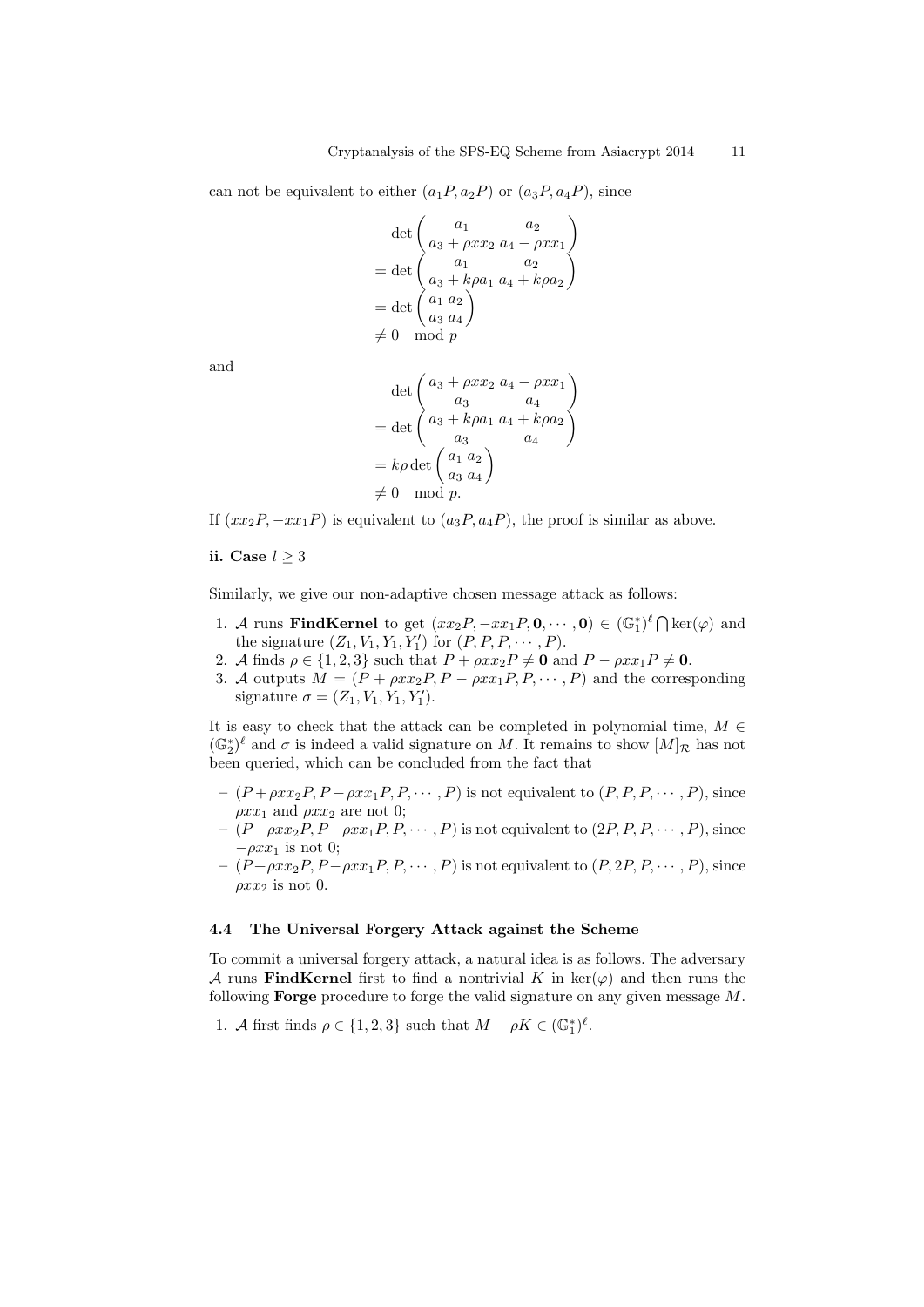- 12 Yanbin Pan
- 2. A then makes a signing query with  $M \rho K$  and gets the signature  $\sigma =$  $(Z, V, Y, Y')$ .
- 3. A outputs  $\sigma$  as the signature on M.

However, to avoid that the equivalence class of  $M$  has been queried, a little more attention should be paid. First notice that

**Lemma 5.** If  $M \notin \text{ker}(\varphi)$ , then M can not be equivalent to  $M + K$  for any nontrivial  $K \in \text{ker}(\varphi)$ .

*Proof.* For contradiction, if M is equivalent to  $M + K$  for some nontrivial  $K \in$  $\ker(\varphi)$ , then it can be easily concluded that  $M \in \ker(\varphi)$ .

Then we can show that

Theorem 2. The Hanser-Slamanig SPS-EQ scheme is universally forgeable under the adaptive chosen message attack. Moreover,

- If  $\ell = 2$ , three chosen message queries is needed;
- If  $\ell \geq 3$ , four chosen message queries is needed.

Proof. We prove the theorem for two cases respectively.

i. Case  $\ell = 2$ 

We give our universal forgery attack as follows:

- 1. A receives pk and has access to a signing oracle.
- 2. Given M, if  $\sigma = (0, 0, P, P')$  is a valid signature on M, then A outputs  $\sigma$  as the signature on M.
- 3. Otherwise,  $M \notin \text{ker}(\varphi)$ . If M is equivalent to  $(P, P)$  or  $(P, 2P)$ , then A chooses the invertible matrix  $\begin{pmatrix} a_1 & a_2 \\ a_1 & a_2 \end{pmatrix}$  $a_3\ a_4$  $\left( \begin{array}{cc} 1 & -1 \\ -1 & 2 \end{array} \right)$ , otherwise, A chooses the invertible matrix  $\begin{pmatrix} a_1 & a_2 \\ a_1 & a_2 \end{pmatrix}$  $a_3\ a_4$  $\Big)$  to be  $\left(\begin{array}{c} 1 & 1 \\ 1 & 2 \end{array}\right)$ .
- 4. A runs **FindKernel** to get a nontrivial  $K \in \text{ker}(\varphi)$ .
- 5. A runs the **Forge** procedure to find a valid signature on  $M$ .

Notice that if M is equivalent to  $(P, P)$  or  $(P, 2P)$ , then M must be equivalent to neither  $(P, -P)$  nor  $(-P, 2P)$  since the order p of  $\mathbb{G}_1$  is greater than 3. Together with Lemma 5, it can shown that  $[M]_{\mathcal{R}}$  has not been queried.

ii. Case  $\ell \geq 3$ 

We give our universal forgery attack as follows:

- 1. A receives pk and has access to a signing oracle.
- 2. Given M, if  $\sigma = (0, 0, P, P')$  is a valid signature on M, then A outputs  $\sigma$  as the signature on M.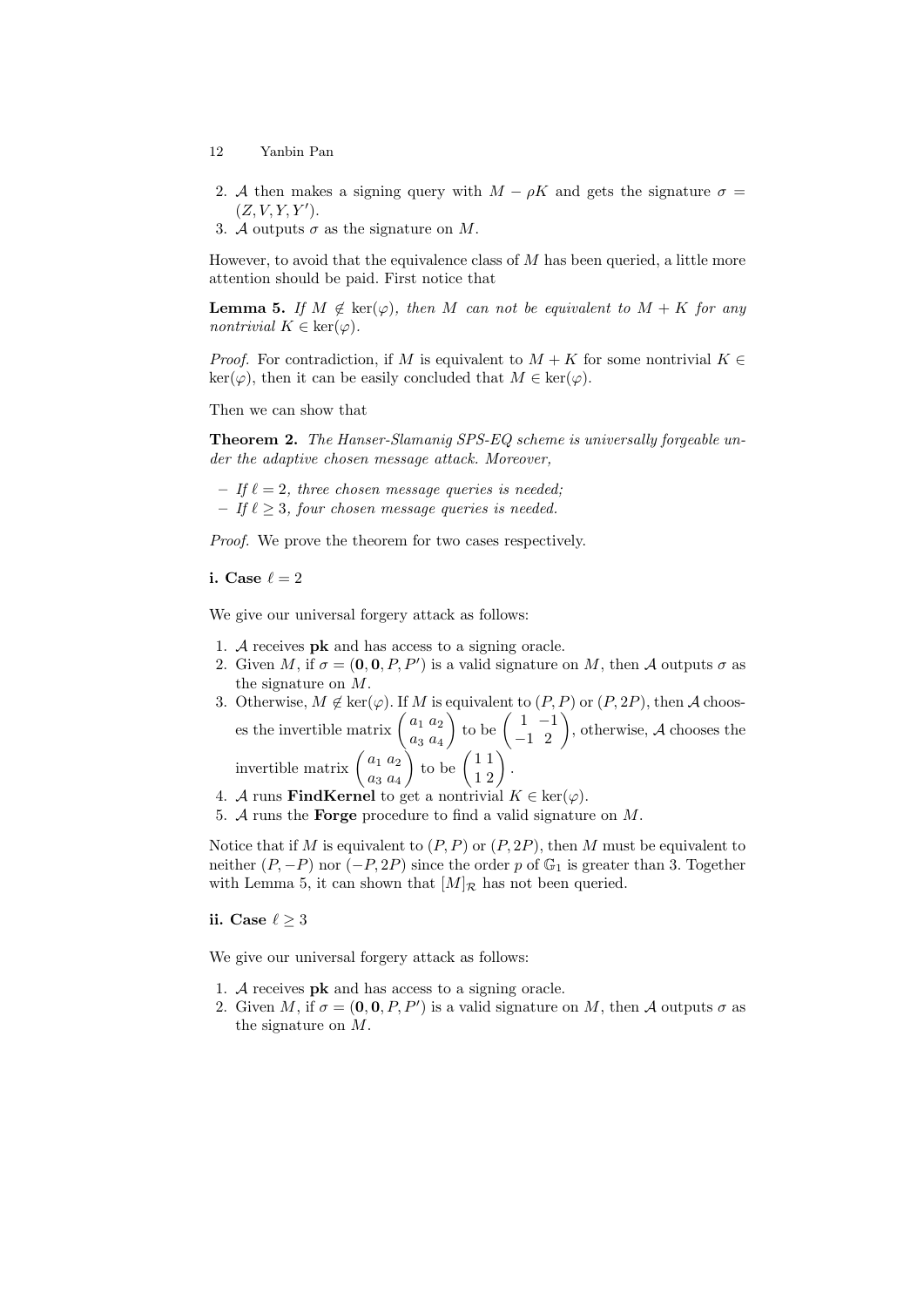- 3. Otherwise, we know that  $M \notin \text{ker}(\varphi)$ . If M is equivalent to  $(P, P, P, \dots, P)$ , or  $(2P, P, P, \cdots, P)$ , or  $(P, 2P, P, \cdots, P)$ , A runs the **FindKernel** algorithm with querying messages  $(P, -P, P, \cdots, P)$ ,  $(2P, -P, P, \cdots, P)$ , and  $(P, -2P, P, \cdots, P)$  to get  $K = (Z_1 - Z_3, Z_1 - Z_2, \mathbf{0}, \cdots, \mathbf{0}) \in \text{ker}(\varphi)$ .
- 4. Otherwise, A runs **FindKernel** as before to get  $K \in \text{ker}(\varphi)$ .
- 5. A runs the Forge procedure to find a valid signature.

Note that if the message M is equivalent to  $(P, P, P, \dots, P)$ , or  $(2P, P, P, \dots, P)$ , or  $(P, 2P, P, \cdots, P)$ , it must be equivalent to neither  $(P, -P, P, \cdots, P)$ , nor  $(2P, -P, P, \cdots, P),$  nor  $(P, -2P, P, \cdots, P)$ . Together with Lemma 5, it can shown that  $[M]_{\mathcal{R}}$  has not been queried.

For both of the two attacks, it is easy to check the correctness, the complexity.

#### 4.5 Interesting Observations

By Lemma 1, we know that the signature is not only valid for the original message  $M$ , but also valid for any other message in another equivalent class  $M + \ker(\varphi) \in \mathbb{G}_1^{\ell}/\ker(\varphi)$ . Interestingly, we can conclude that

**Proposition 1.** For any  $M \notin \text{ker}(\varphi)$ .

$$
\dot{\bigcup}_{\rho \in \mathbb{Z}_p} (\rho M + \ker(\varphi)) = \mathbb{G}_1^{\ell}.
$$

Proof. Recall that

$$
\varphi: \qquad (\mathbb{G}_1)^{\ell} \to \mathbb{G}_1
$$

$$
(M_i)_{i=1}^{\ell} \mapsto \sum_{i=1}^{\ell} x_i M_i.
$$

Assume that  $M_i = \alpha_i P$  where  $\alpha_i \in \mathbb{Z}_p$ , we know that  $\sum_{i=1}^{\ell} x_i M_i = \mathbf{0}$  if and only if  $\sum_{i=1}^{\ell} x_i \alpha_i = 0 \mod p$ . Hence  $|\ker(\varphi)| = p^{\ell-1}$ . Notice that  $\varphi$  is a group homomorphism, so we have

$$
|\mathbb{G}_1^{\ell}/\ker(\varphi)| = p.
$$

On the other hand, since  $M \notin \text{ker}(\varphi)$ , then for any  $i, j \in \mathbb{Z}_p$ ,  $i \neq j$ , iM and jM fall into different classes in  $\mathbb{G}_1^{\ell}/\ker(\varphi)$ . Therefore,  $iM + \ker(\varphi)$ 's  $(i \in \mathbb{Z}_p)$  are exactly the p different classes in  $\mathbb{G}_1^{\ell}/\ker(\varphi)$ , which yields the proposition.

By the proposition, given any message-signature pair  $(M, \sigma)$  where  $M \notin \text{ker}(\varphi)$ , we can forge the signature on any message  $M'$ , if we could find the unique  $\rho$ such that  $M' \in \rho M + \text{ker}(\varphi)$ . What we need do is computing the signature on  $\rho M$  with the algorithm  $\mathbf{ChgRep}_{\mathcal{R}}(M, \sigma, \rho, \mathbf{pk})$ , and then outputting it.

Another discussion is about the leakage of the private keys. Although the private keys consist of  $x_1, x_2, \dots, x_\ell$ , the scheme will be insecure when just  $x_i$ and  $x_j$  are leaked since from any two of  $x_1, x_2, \dots, x_\ell$  we can get a nontrivial element in ker $(\varphi)$ .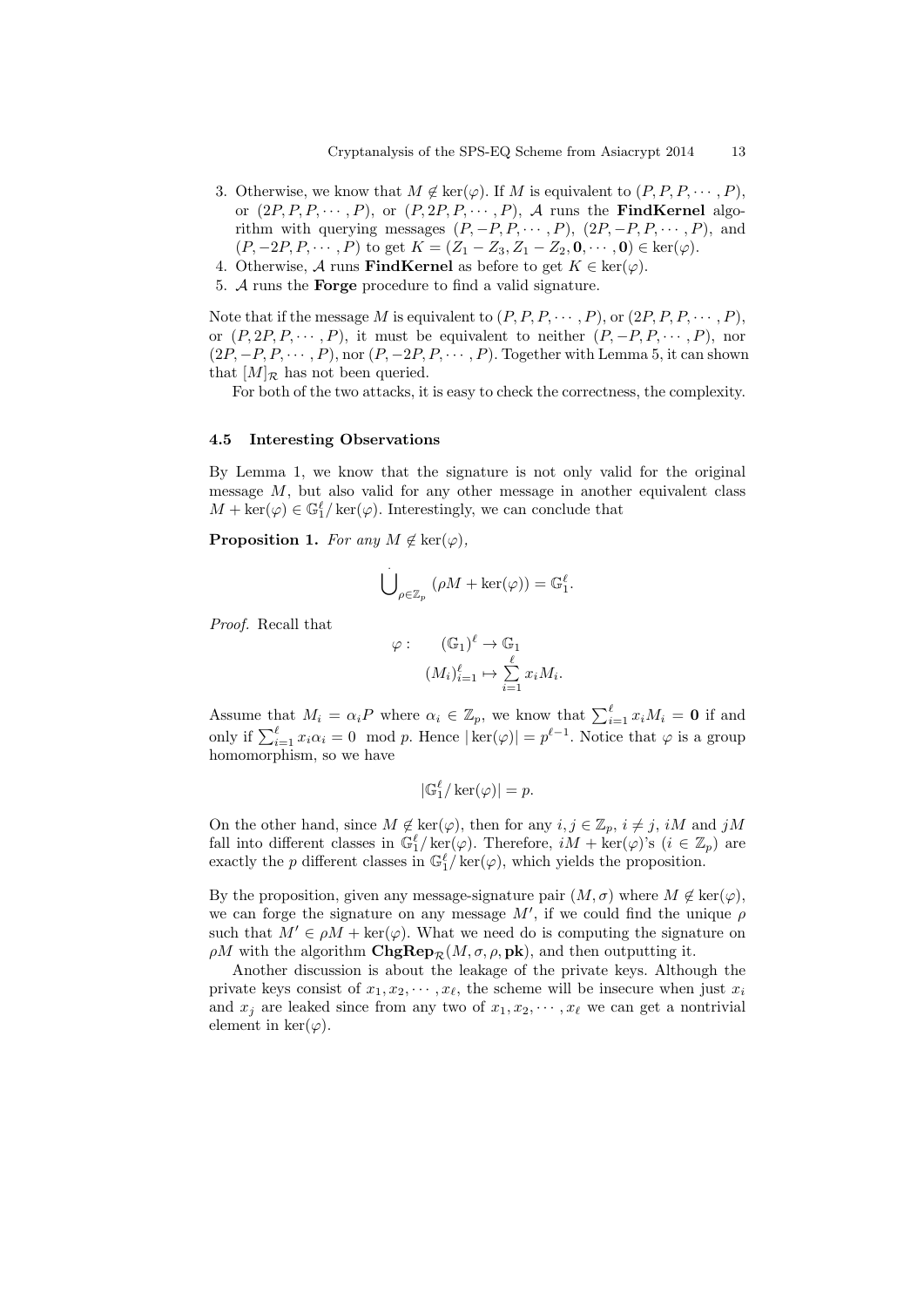#### 5 Conclusion

In this paper, we show that the Hanser-Slamanig SPS-EQ scheme is existentially forgeable under a non-adaptive chosen message attack and is universally forgeable under an adaptive chosen message attack. More precisely, we can produce a valid existential forgery with just  $2 (resp. 3)$  non-adaptive chosen-message queries for  $l = 2$  (resp.  $l \geq 3$ ). Under the adaptive chosen message attack, we can forge the valid signature for any given message with just  $3 (resp. 4)$  chosenmessage queries for  $l = 2$  (resp.  $l > 3$ ). Both of the attacks need fewer queries, which give a better description of the scheme's security.

Acknowledgments. We very thank the anonymous referees for their valuable suggestions on how to improve the presentation of this paper.

# References

- 1. David, B., Kohlweiss, M., Nishimaki, R., and Ohkubo, M.: Tagged one-time signatures: Tight security and optimal tag size. In Proc. of PKC 2013, volume 7778 of LNCS, pp. 312-331, Springer (2013)
- 2. Abe, M., Fuchsbauer, G., Groth, J., Haralambiev, K., and Ohkubo, M.: Structure-Preserving Signatures and Commitments to Group Elements. In Proc. of CRYPTO 2010, volume 6223 of LNCS, pp. 209-236, Springer (2010)
- 3. Attrapadung, N., Libert, B., and Peters, T.: Efficient completely context-hiding quotable and linearly homomorphic signatures. In Proc. of PKC 2013, volume 7778 of LNCS, pp. 386-404, Springer (2013)
- 4. Barthe, G., Fagerholm, E., Fiore, D., Scedrov, A., Schmidt, B., Tibouchi, M.: Strongly-Optimal Structure Preserving Signatures from Type II Pairings: Synthesis and Lower Bounds. In Proc. of PKC 2015, volume 9020 of LNCS, pp. 355-376, Springer (2015)
- 5. Ballard, L., Green, M., Medeiros, B., and Monrose, F.: Correlation- Resistant Storage via Keyword-Searchable Encryption. IACR Cryptology ePrint Archive 2005: 417 (2005) (http://eprint.iacr.org/2005/417)
- 6. Fuchsbauer, G.: Breaking Existential Unforgeability of a Signature Scheme from Asiacrypt 2014. IACR Cryptology ePrint Archive 2014: 892 (2014) (http://eprint.iacr.org/2014/892)
- 7. Fuchsbauer, G., Hanser, C., Slamanig, D.: EUF-CMA-Secure structure-preserving signatures on equivalence classes. IACR Cryptology ePrint Archive 2014: 944 (2014) (http://eprint.iacr.org/2014/944)
- 8. Fuchsbauer, G., Vergnaud, D.: Fair blind signatures without random oracles. In Proc. of AFRICACRYPT 2010, volume 6055 of LNCS, pp. 16-33, Springer (2010)
- 9. Goldwasser, S., Micali, S., Rivest, R.: A digital signature scheme secure against adaptive chosen-message attacks. SIAM J. Computing, 17(2):281-308, 1988.
- 10. Hanser, C., Slamanig, D.: Structure-preserving signatures on equivalence classes and their application to anonymous credentials. In Proc. of ASIACRYPT 2014, volume 8874 of LNCS, pp. 491-511, Springer (2014)
- 11. Hanser, C., Slamanig, D.: Structure-preserving signatures on equivalence classes and their application to anonymous credentials. Revised version, IACR Cryptology ePrint Archive 2014: 705 (2014) (http://eprint.iacr.org/2014/705)